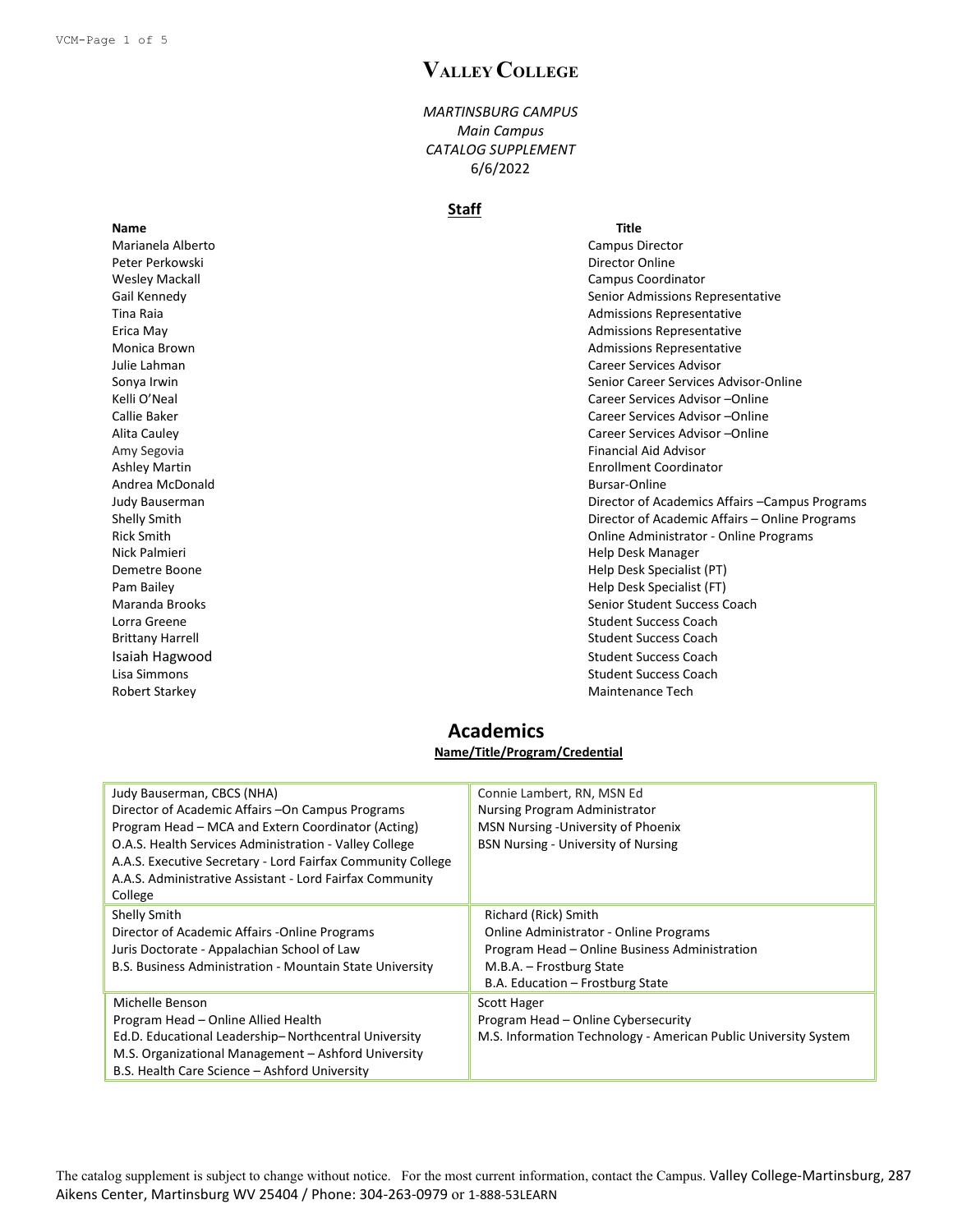# **Faculty Medical Clinical Assistant**

| Joy Hurst, MATL, NCMA                                           |
|-----------------------------------------------------------------|
| M.A. Teaching and Learning - Kaplan University --Online         |
| Certificate Medical Assisting - Accutech Career Institute       |
| Master of Forensic Science - The George Washington University   |
| B.A. Biology and Psychology - Hood College                      |
| MCA-Instructor                                                  |
| Part-Time                                                       |
| Tina Casey, RMA                                                 |
| Certificate Medical Assisting – Loudoun Orchard Training Center |
| MCA-Instructor / Externship Coordinator                         |
| Part-Time                                                       |
| Laurie Taylor                                                   |
| A.A.S. Medical Assisting - Mandi School of Nursing              |
| MCA-Instructor                                                  |
| Part-Time                                                       |
| Jennifer McGinnis                                               |
| M.A. Teaching - Marshall University                             |
| B.A. Business Administration - Concord University Online        |
| Adjunct Instructor                                              |

## **100% Online Program's Adjunct Faculty Members**

Current Instructors for all Online Programs Classes\* \*Adjunct Instructors class assignments are subject to change.

| <b>Course ID</b> | <b>Course Name</b>                         | Instructor             |
|------------------|--------------------------------------------|------------------------|
| <b>ACC122</b>    | Accounting/Bookkeeping                     | Kwohn Whitaker         |
| <b>BUS105</b>    | <b>Business Law and Ethics</b>             | Jim Koshar             |
| <b>BUS212</b>    | <b>Business Ethics</b>                     | Richard LeBoon         |
| <b>BUS275</b>    | <b>Strategic Business Planning</b>         | Ayana Singhateh        |
| <b>BYS450</b>    | <b>Business Capstone</b>                   | Bryan Boatright        |
| COM112           | <b>Business English</b>                    | Drew Davis             |
| <b>COM215</b>    | <b>Career Development</b>                  | Latasha Lee            |
| <b>COM215</b>    | Career Development                         | Latasha Lee            |
| CPS121           | <b>Computer Applications - Medical</b>     | Jennifer McGinnis      |
| <b>CSY105</b>    | Intro to Networking                        | Khalid Ayyubov         |
| CSY110           | <b>Networking Hardware</b>                 | Traci Flewellen        |
| <b>CSY140</b>    | <b>Network Security Fundamentals</b>       | <b>Phil Thacker</b>    |
| CSY210           | Cloud Computing with Security              | Adam Wojcicki          |
| <b>CSY240</b>    | <b>Ethical Hacking and System Security</b> | <b>Daniel Dronsick</b> |
| <b>CSY330</b>    | IT Help Desk                               | Kamran Bhatti          |
| <b>CSY420</b>    | Cyber Law                                  | Kris Jamsa             |
| CSY440           | <b>Biometric Systems</b>                   | Jaime Ramos            |
| <b>CSY450</b>    | <b>Cyber Capstone</b>                      | Jaime Ramos            |

The catalog supplement is subject to change without notice. For the most current information, contact the Campus. Valley College-Martinsburg, 287 Aikens Center, Martinsburg WV 25404 / Phone: 304-263-0979 or 1-888-53LEARN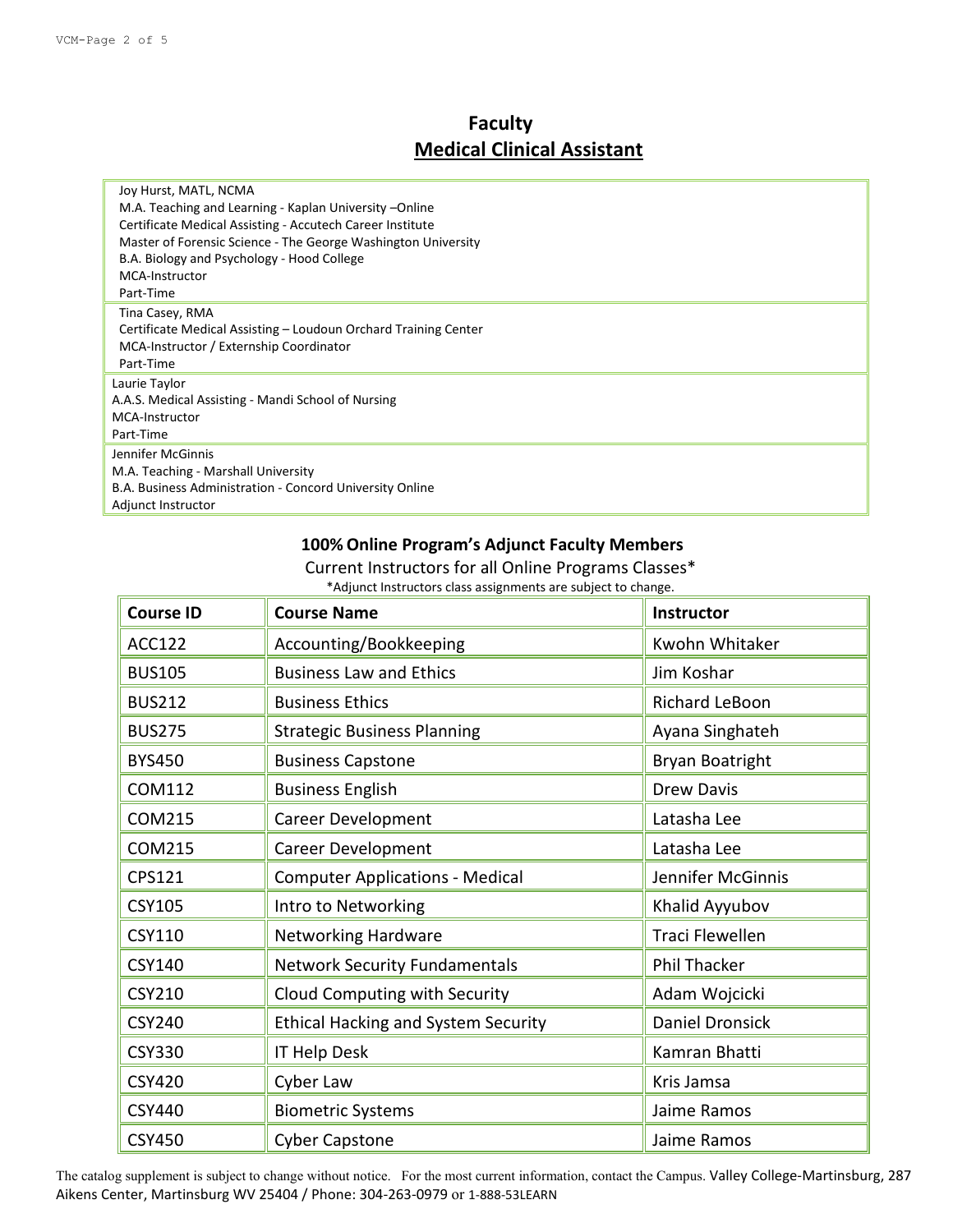| <b>ENG122</b> | <b>Effective Writing</b>                        | Jennifer Butler-Williams |
|---------------|-------------------------------------------------|--------------------------|
| <b>FIN300</b> | Principles of Finance                           | <b>Brent Tabor</b>       |
| <b>HSA220</b> | Principles of Healthcare Management             | Lisa Hall                |
| <b>HSA305</b> | Healthcare Ops, Plan, Admin                     | Dimitria Harding         |
| <b>HSA310</b> | Healthcare Law and Legislation                  | Jahaira Jimenez          |
| <b>HSA405</b> | Health Services Leadership                      | <b>Gabrielle Torres</b>  |
| <b>HSA415</b> | Health Serviced Quality Improvement             | Lisa Hall                |
| <b>HSA450</b> | <b>Health Services Capstone</b>                 | Jessie Alvarez           |
| <b>INC305</b> | <b>Environmental Science and Sustainability</b> | Patsy McLeod             |
| <b>ISD205</b> | <b>Ethics</b>                                   | Michael Smith            |
| <b>MAT165</b> | <b>Statistics</b>                               | Daniel Lebowitz          |
| <b>MED101</b> | <b>Medical Front Office Procedures</b>          | Kathie Leiske            |
| <b>MED111</b> | <b>Basic Anatomy</b>                            | Erica Gant               |
| <b>MED122</b> | <b>Medical Terminology</b>                      | <b>Tracey Peek</b>       |
| <b>MED247</b> | <b>Basic Coding - Procedural</b>                | Shiketheia Simmons       |
| <b>MED255</b> | <b>Patient Service and Communication</b>        | Stephanie Gaiser         |
| MGT103        | <b>Principles of Management</b>                 | Stephanie Lewis          |
| <b>MKT400</b> | <b>Integrated Marketing Communications</b>      | <b>Richard Vaughan</b>   |

### *Online Adjunct Instructors*

| Jessica (Jessie) Alvarez                                            | <b>Richard LeBoon</b>                                       |
|---------------------------------------------------------------------|-------------------------------------------------------------|
| M.S. Health Administration-Capella University                       | MPHIL Organizational Dynamics - University of Pennsylvania  |
| Khalid Ayyubov                                                      | Daniel Lebowitz                                             |
| M.A. Adult Education and Training - University of Phoenix           | M.S. Mathematics / Statistics - Oregon State University     |
| M.A. Information Systems - University of Phoenix                    | B.S. Mathematics / Math Education - Southern Oregon         |
| B.S. Information Technology - DeVry University                      | University                                                  |
| Kamran Bhatti                                                       | Latasha Lee                                                 |
| M.A. Software Engineering - Brandeis University                     | M.B.A. Business Administration - Troy University            |
| B.Sc. - Computer Science - McMaster University                      | B.B.A. Management - Columbus State University               |
| B.A - Political Science - McMaster University                       |                                                             |
| <b>Bryan Boatright</b>                                              | <b>Tracey Lee</b>                                           |
| Ed.D. – Organizational Leadership/Higher Education Administration-  | G.C Gerontology-Wayne State University                      |
| <b>Argosy University</b>                                            | M.S. General Administration - Central Michigan University   |
| M.B.A. - Ohio Dominican University                                  | B.S Health Care Adm and Planning-Tennessee State University |
| B.A. Business Administration, Marketing, Accounting - Carthage      |                                                             |
| College                                                             |                                                             |
| Jennifer Bragg                                                      | Donn Leiske                                                 |
| B.S. - Organizational Leadership - Mountain State University A.S. - | M-Ed - Instructional Technology - American Intercontinental |
| Radiologic Technology - Bluefield State College                     | University                                                  |
| A.S.- Diagnostic Medical Sonography - The College of West Virginia  |                                                             |
| Jennifer Butler-Williams                                            | Kathleen (Kathie) Leiske                                    |
| M.A. Communication Studies - Edinboro University of Pennsylvania    | B.S. Nursing - Walla Walla University                       |
| B.A. English Writing - Edinboro University of Pennsylvania          |                                                             |
|                                                                     |                                                             |
| Carenda Carr-Slade                                                  | Stephanie Lewis                                             |
| Ed. D Counseling Education and Supervision -Argosy University       | B.S. Education, Business Education - Concord University     |
| M.S. Counseling and Psychology - Troy State University              |                                                             |
|                                                                     |                                                             |
|                                                                     |                                                             |
|                                                                     |                                                             |

The catalog supplement is subject to change without notice. For the most current information, contact the Campus. Valley College-Martinsburg, 287 Aikens Center, Martinsburg WV 25404 / Phone: 304-263-0979 or 1-888-53LEARN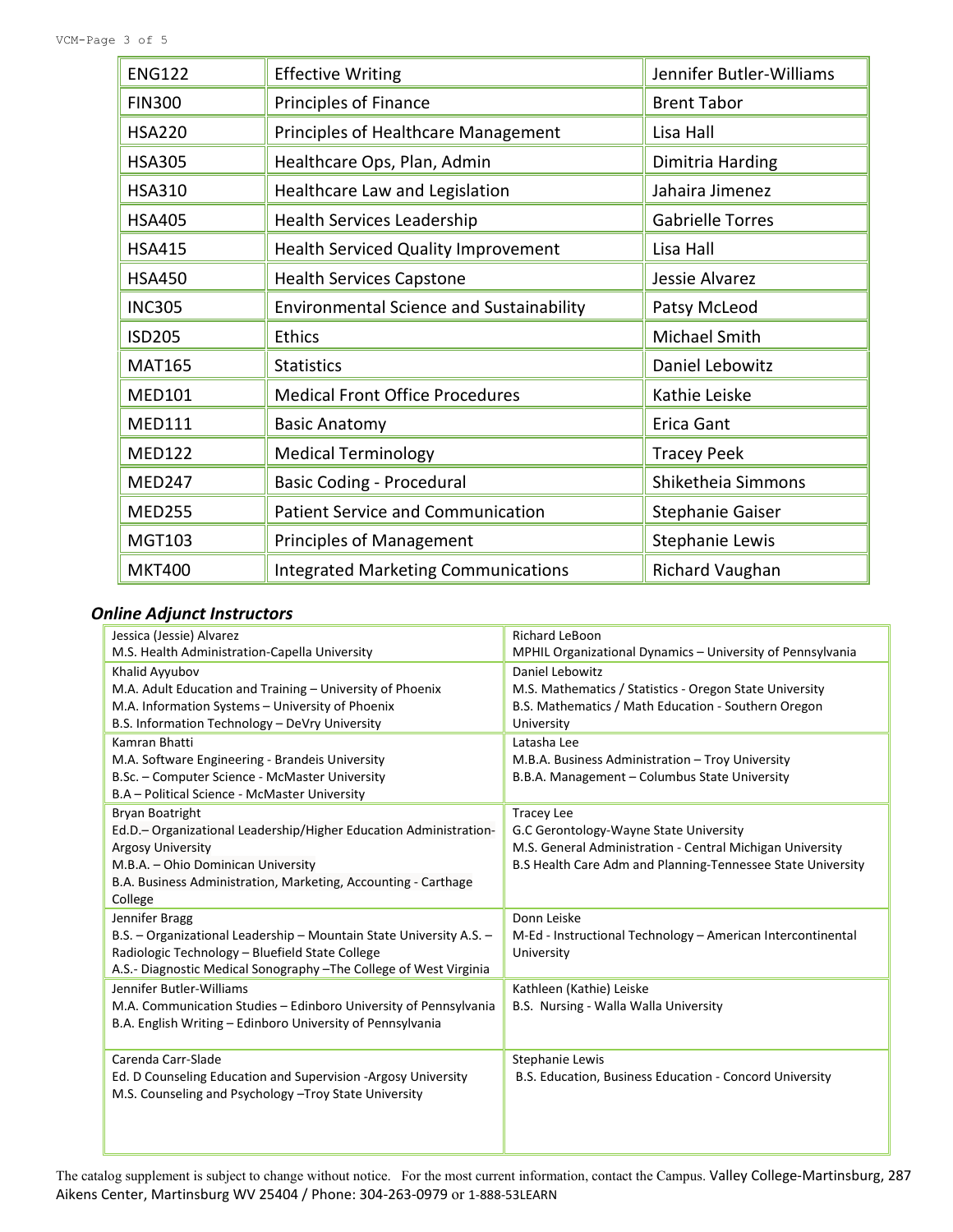| <b>Andrew Davis</b>                                            | <b>Merrick Martin</b>                                            |
|----------------------------------------------------------------|------------------------------------------------------------------|
| <b>MAT Middle School Education Social Studies</b>              | M.S. Information Systems - Tarleton State                        |
| Concentration- University of North Carolina at Pembroke        | University                                                       |
| B.A. History - University of North Carolina at Pembroke        | B.S. Applied Science - University of the Incarnate Word          |
| Natalie Deckard                                                | Pasty McLeod                                                     |
| PhD Sociology - Emory University                               | M.S. School Administration - University of North Carolina at     |
| MA Sociology - University of South Florida                     | Pembroke                                                         |
|                                                                | M.A. Science Education - University of NC at Pembroke            |
|                                                                | B.S. Biology - University of NC at Pembroke                      |
|                                                                | A.S. Science - Medical Technician Concentration - Sandshills     |
|                                                                | <b>Community College</b>                                         |
| Daniel Dronsick                                                | Jennifer McGinnis                                                |
| M.S. Telecommunications & Network Management -                 | M.A. Teaching - Marshall University                              |
| <b>Syracuse University</b>                                     | B.A. Business Administration - Concord University Online         |
| B.A. Computer Science/Business - Mary Baldwin College          |                                                                  |
| Alexandra Elinsky                                              | Katherine Miracle                                                |
| PhD - Business Psychology - The Chicago School of Professional | MBA University of Phoenix                                        |
| Psychology                                                     | BA Business Organizational Communications – University of Akron  |
| MBA - Finance - Ursuline College                               |                                                                  |
| <b>Magdaline Exantus</b>                                       | Amanda Musser                                                    |
| B.S. Health Services - Florida Atlantic University             | B.S. Sports Administration - Indiana University of Pennsylvania  |
|                                                                |                                                                  |
| <b>Austin Faulkner</b>                                         | Tracey L. Peek                                                   |
| M.S. Management - Walden University                            | M.S. Psychology - University of Phoenix                          |
| B.A. Business Administration - Randolph-Macon                  | B.S. Health Administration - University of Phoenix               |
| College                                                        |                                                                  |
| Erin Ferris                                                    | Victoria Pina                                                    |
| MA Sociology/Epidemiology (Graduate Certificate) - East        | MA - Higher Education concentration in Communication             |
| <b>Tennessee State University</b>                              | Studies. - Northern Arizona University                           |
| BA Sociology Roanoke College                                   |                                                                  |
| Traci Flewellen                                                | Colleen Radke                                                    |
| M.B.A., Information Systems - Troy University                  | M.A.T. Mathematics - Central Washington University               |
|                                                                | B.A. Mathematics - Walla Walla University                        |
|                                                                |                                                                  |
| Stephanie Gaiser                                               | Jaime Ramos                                                      |
| M.S. Adult & Technical Education - Marshall University         | M.S. Healthcare Informatics- Independence University             |
| B.S. Business Administration - Mountain State University       | M.B.A - The University of Scranton                               |
| A.A. Medical Secretarial Science - Mountain State University   | Master of Information Systems-University of Phoenix.             |
|                                                                | B.S Computer Science-University of Regina                        |
| Erica Gant                                                     | Shiketheia Simmons                                               |
| M.S. Public Health-NOVA Southeastern University                | M.S. Counseling and Psychology - Troy University                 |
| B.S Health Administration- University of Phoenix               | B.S. Human Services - Troy University                            |
|                                                                |                                                                  |
| Anna Geffrard                                                  | Ayana Singhateh                                                  |
| MBA Business Administration- University of Phoenix             | M.B.A. - University of Maryland University College               |
| B.S. Health Administration- University of Phoenix              | B.A. Journalism - Howard University                              |
| Lisa Hall                                                      | Michael Smith                                                    |
| M.A. Education - Trident University                            | MA English and Creative Writing – Southern New                   |
| B.S. Health Science - Trident University                       | Hampshire                                                        |
|                                                                | M.A. History - Clemson University                                |
|                                                                | <b>B.A. Psychology - Clemson University</b>                      |
| Dimitria Harding                                               | <b>Tony Smith</b>                                                |
| M.S. Community Health - Old Dominion University                | M.S. Cybersecurity- University of Maryland University College    |
| B.S. Health Sciences - Old Dominion University                 | B.S. Information Systems Security - American Military University |
|                                                                |                                                                  |
| James Hargrove                                                 | <b>Brent Tabor</b>                                               |
| Masters Health Informatics Kaplan University                   | Masters of Taxation, University of Tulsa                         |
| BA Management Information Systems Eastern University           | MBA Accounting - Nicholls State University                       |
|                                                                | B.S. Accounting - Nicholls State University                      |
| <b>Brittney Harris</b>                                         | <b>Phil Thacker</b>                                              |
| M.S. Heath Administration- Pfeiffer University                 | M.B.A. Technology Management - University of Phoenix             |
| B.S. Health Promotion-Coastal Carolina University              | B.S. Electrical Engineering Technology - University of Alabama   |

The catalog supplement is subject to change without notice. For the most current information, contact the Campus. Valley College-Martinsburg, 287 Aikens Center, Martinsburg WV 25404 / Phone: 304-263-0979 or 1-888-53LEARN